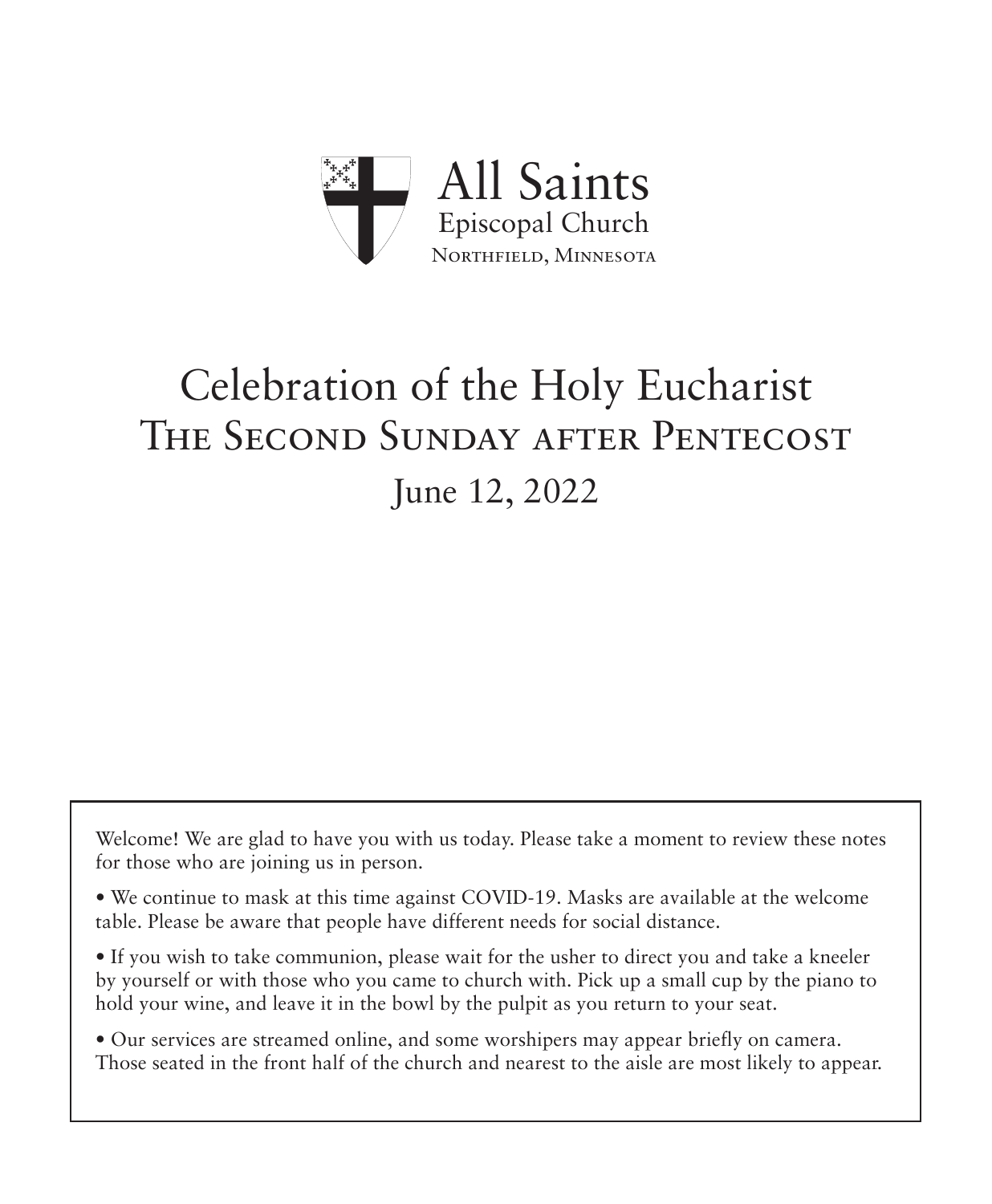**Prelude** *Adoration* Florence B. Price

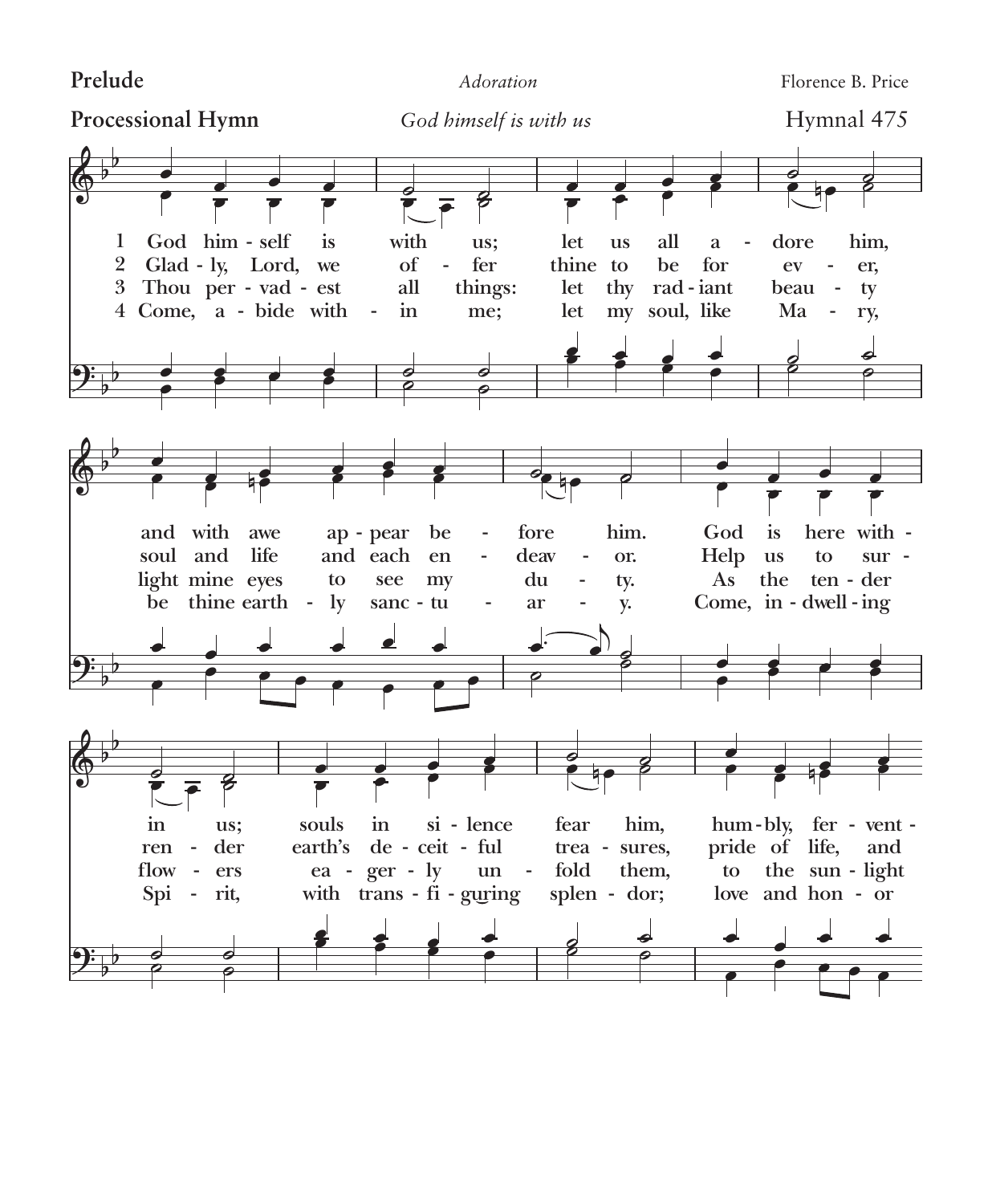

Words: Gerhardt Tersteegen (1697-1769); tr. Hymnal 1940, alt.; st. 3, tr. Henry Sloane Coffin (1877-1954) Music: Tysk, from Psalm und Choralbuch, 1719

#### The Salutation

Blessed be God: Father, Son, and Holy Spirit. And blessed be God's kingdom, now and for ever. Amen.

The Collect for Purity

**BCP 355** 

**BCP 355**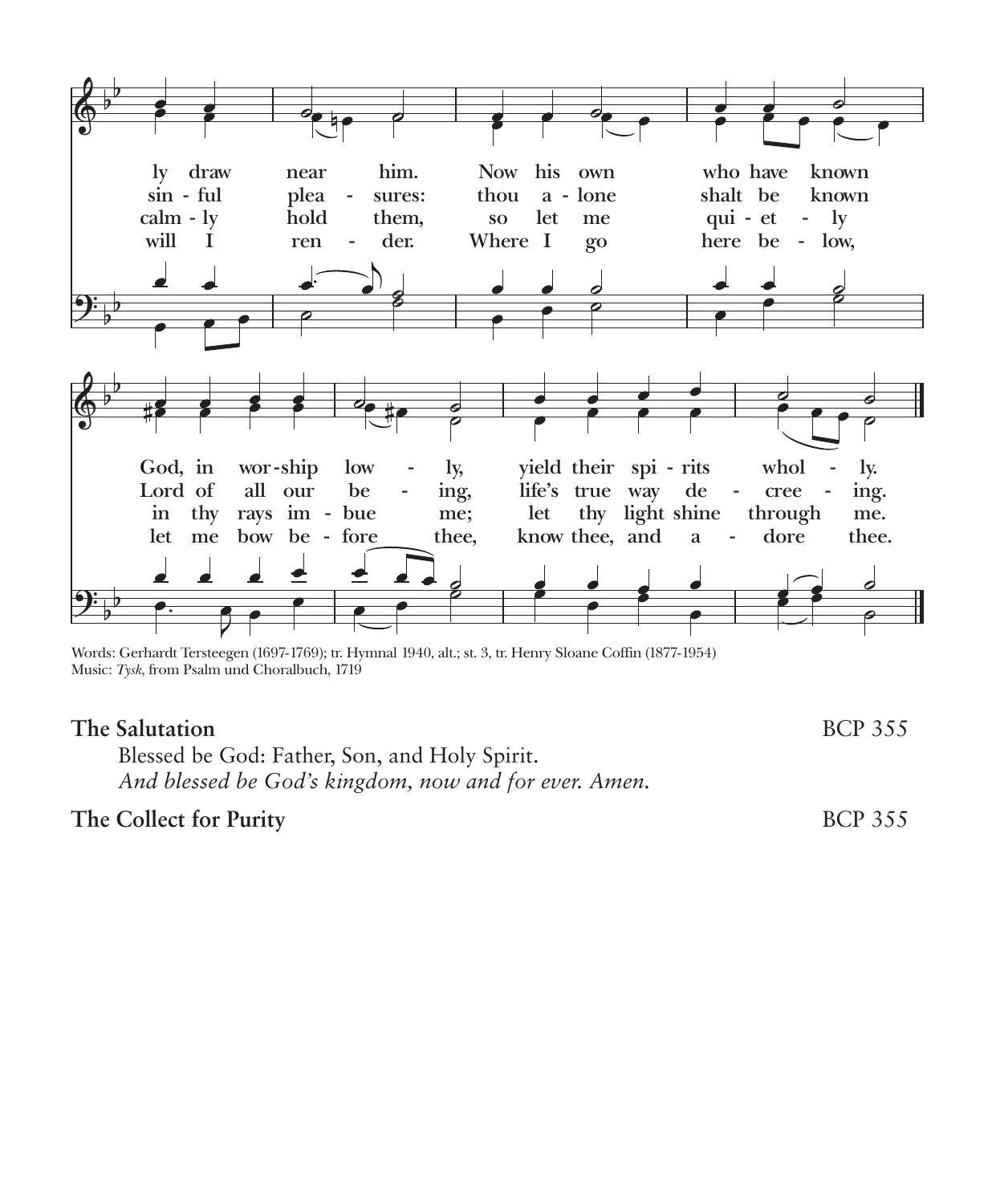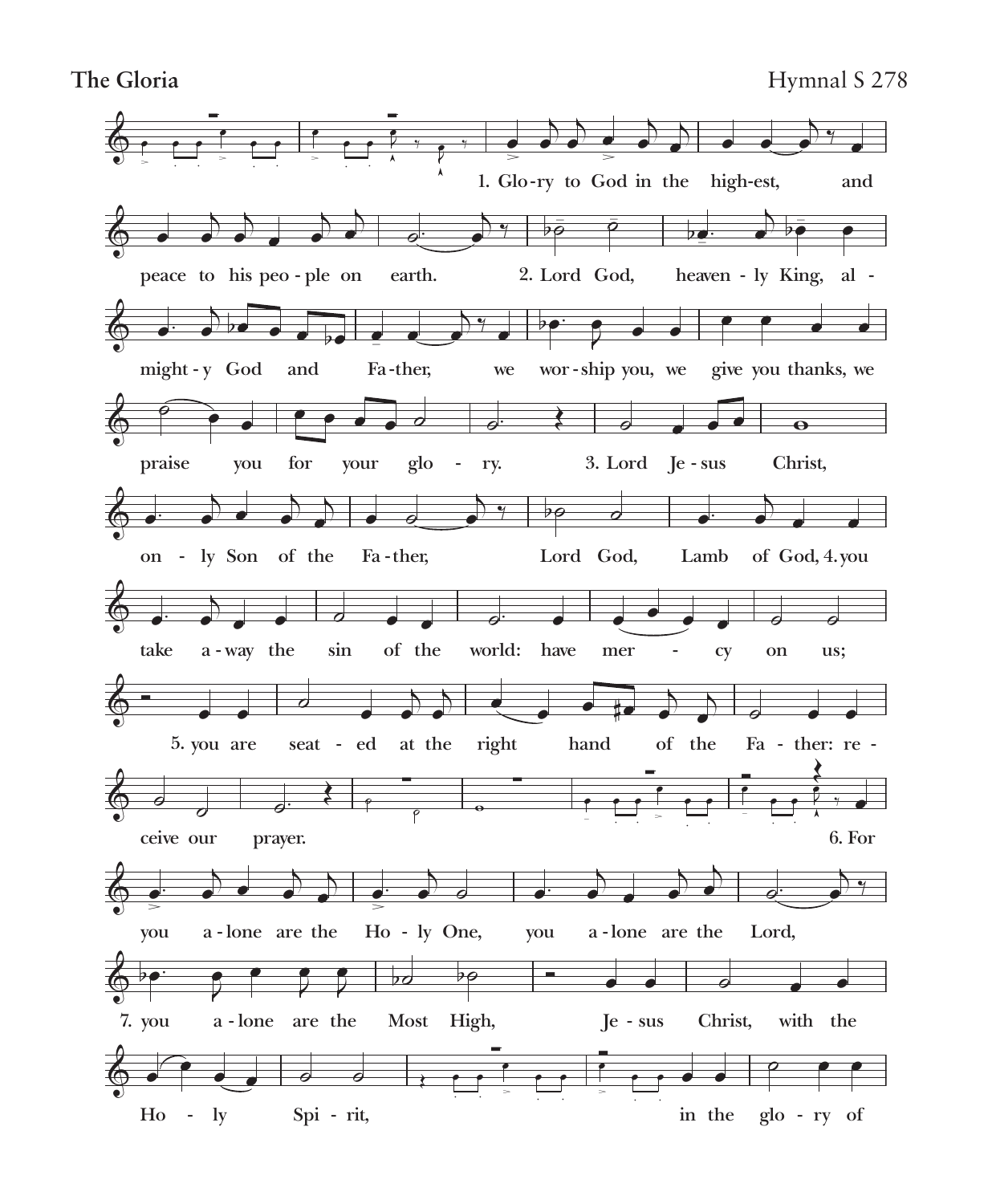

Title: Canticle 20, Glory to God: Gloria in excelsis Music: William Mathias (1934-1992)

### The Collect of the Day

O Lord, make us have perpetual love and reverence for your holy Name, for you never fail to help and govern those whom you have set upon the sure foundation of your loving-kindness; through Jesus Christ our Lord, who lives and reigns with you and the Holy Spirit, one God, for ever and ever. Amen.

#### Lesson

#### Isaiah  $65:1-9$

| I was ready to be sought out by those who<br>did not ask,<br>to be found by those who did not seek me. | See, it is written before me:<br>I will not keep silent, but I will repay;<br>I will indeed repay into their laps |
|--------------------------------------------------------------------------------------------------------|-------------------------------------------------------------------------------------------------------------------|
| I said, "Here I am, here I am,"                                                                        | their iniquities and their ancestors' iniqui-                                                                     |
| to a nation that did not call on my name.                                                              | ties together,                                                                                                    |
| I held out my hands all day long to a rebel-                                                           | says the Lord;                                                                                                    |
| lious people,                                                                                          | because they offered incense on the moun-                                                                         |
| who walk in a way that is not good,                                                                    | tains                                                                                                             |
| following their own devices;                                                                           | and reviled me on the hills,                                                                                      |
| a people who provoke me                                                                                | I will measure into their laps                                                                                    |
| to my face continually,                                                                                | full payment for their actions.                                                                                   |
| sacrificing in gardens                                                                                 | Thus says the Lord:                                                                                               |
| and offering incense on bricks;                                                                        | As the wine is found in the cluster,                                                                              |
| who sit inside tombs,                                                                                  | and they say, "Do not destroy it,                                                                                 |
| and spend the night in secret places;                                                                  | for there is a blessing in it,"                                                                                   |
| who eat swine's flesh,                                                                                 | so I will do for my servants' sake,                                                                               |
| with broth of abominable things in their                                                               | and not destroy them all.                                                                                         |
| vessels;                                                                                               | I will bring forth descendants from Jacob,                                                                        |
| who say, "Keep to yourself,                                                                            | and from Judah inheritors of my moun-                                                                             |
| do not come near me, for I am too holy                                                                 | tains;                                                                                                            |
| for you."                                                                                              | my chosen shall inherit it,                                                                                       |
| These are a smoke in my nostrils,                                                                      | and my servants shall settle there.                                                                               |
| a fire that burns all day long.                                                                        |                                                                                                                   |
|                                                                                                        |                                                                                                                   |

The Word of the Lord. Thanks be to God.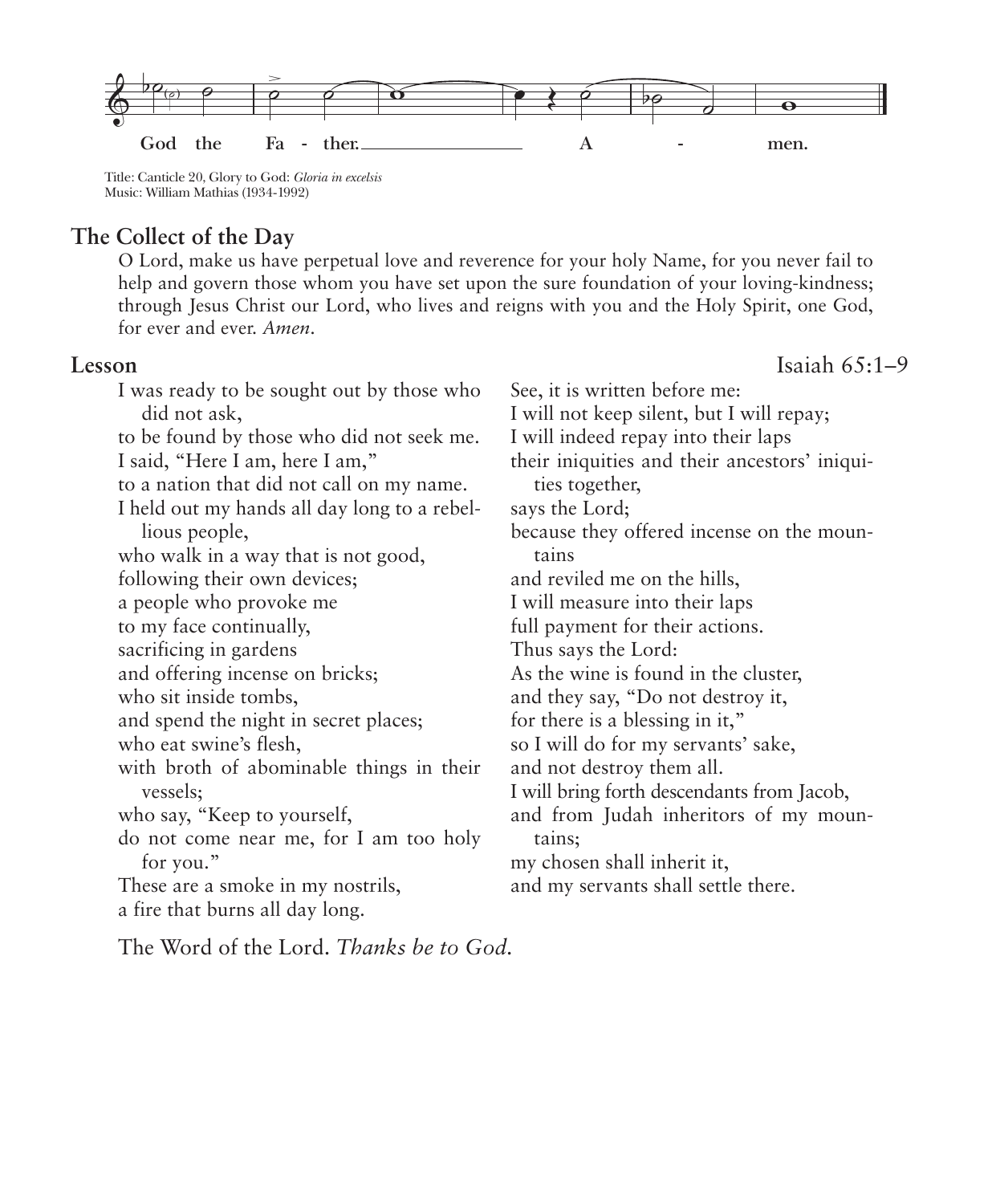

male; for all of you are one in Christ Jesus. And if you belong to Christ, then you are Abraham's offspring, heirs according to the promise.

The Word of the Lord. *Thanks be to God.*

faith. But now that faith has come, we are no longer subject to a disciplinarian, for in Christ Jesus you are all children of God through faith. As many of you as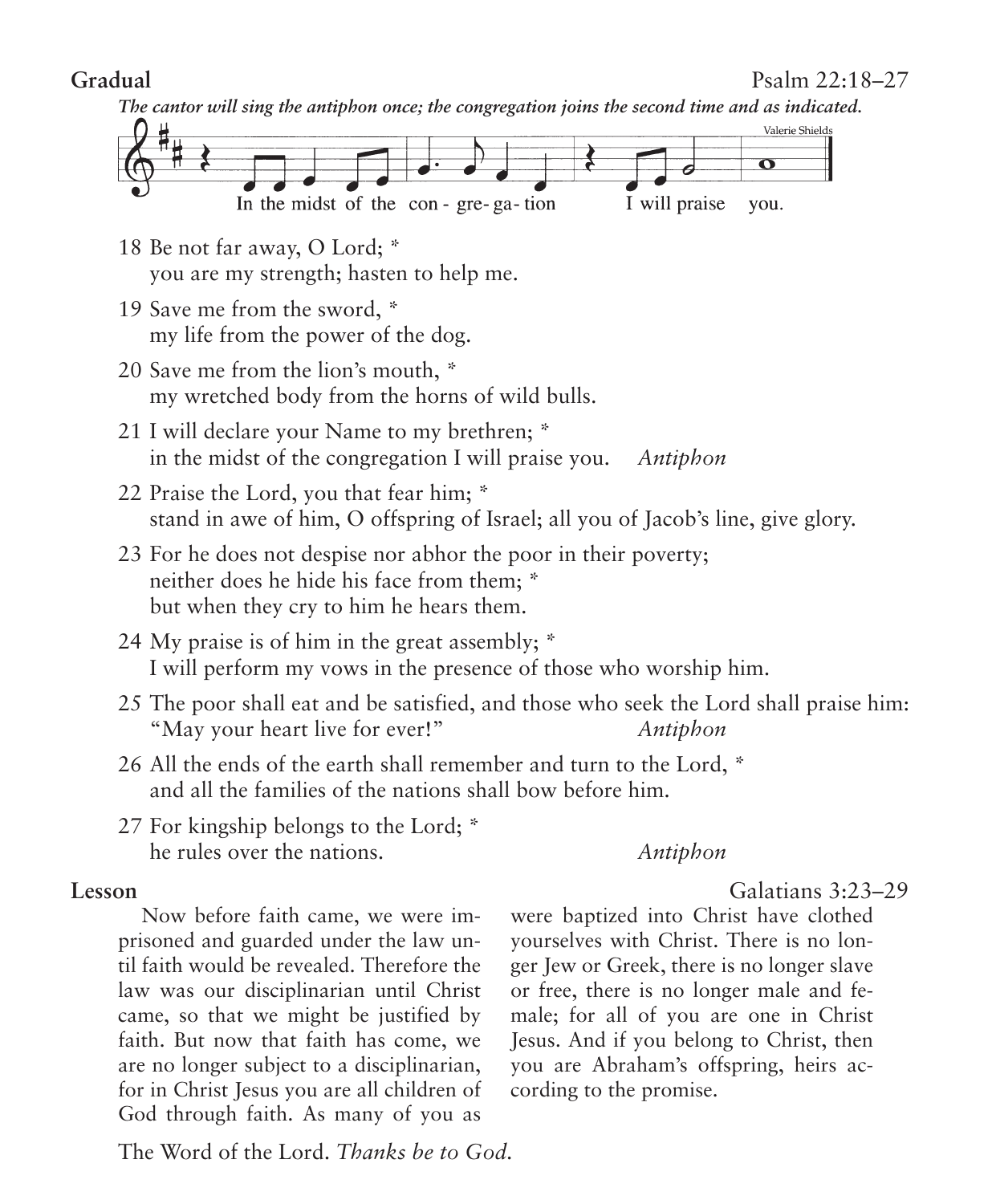

Words: John Marriott (1780-1825), alt. Music: *Moscow*, Felice de Giardini (1716-1796)

**Holy Gospel** Luke 8:26–39

The Holy Gospel of our Lord Jesus Christ according to Luke. *Glory to you, Lord Christ.*

Jesus and his disciples arrived at the country of the Gerasenes, which is opposite Galilee. As he stepped out on land, a man of the city who had demons met him. For a long time he had worn no clothes, and he did not live in a house but in the tombs. When he saw Jesus, he fell down before him and shouted at the top of his voice, "What have you to do with me, Jesus, Son of the Most High God? I beg you, do not torment me" — for Jesus had commanded the unclean spirit to come out of the man. (For many times it had seized him; he was kept under guard and bound with chains and shackles, but he would break the bonds and be driven by the demon into the wilds.) Jesus then asked him, "What is your name?" He said, "Legion"; for many demons had entered him. They begged him not to order them to go back into the abyss.

Now there on the hillside a large herd of swine was feeding; and the demons begged Jesus to let them enter these. So he gave them permission. Then the demons came out of the man and entered the swine, and the herd rushed down the steep bank into the lake and was drowned.

When the swineherds saw what had happened, they ran off and told it in the city and in the country. Then people came out to see what had happened, and when they came to Jesus, they found the man from whom the demons had gone sitting at the feet of Jesus, clothed and in his right mind. And they were afraid. Those who had seen it told them how the one who had been possessed by demons had been healed. Then all the people of the surrounding country of the Gerasenes asked Jesus to leave them; for they were seized with great fear. So he got into the boat and returned. The man from whom the demons had gone begged that he might be with him; but Jesus sent him away, saying, "Return to your home, and declare how much God has done for you." So he went away, proclaiming throughout the city how much Jesus had done for him.

The Gospel of the Lord. *Praise to you, Lord Christ.*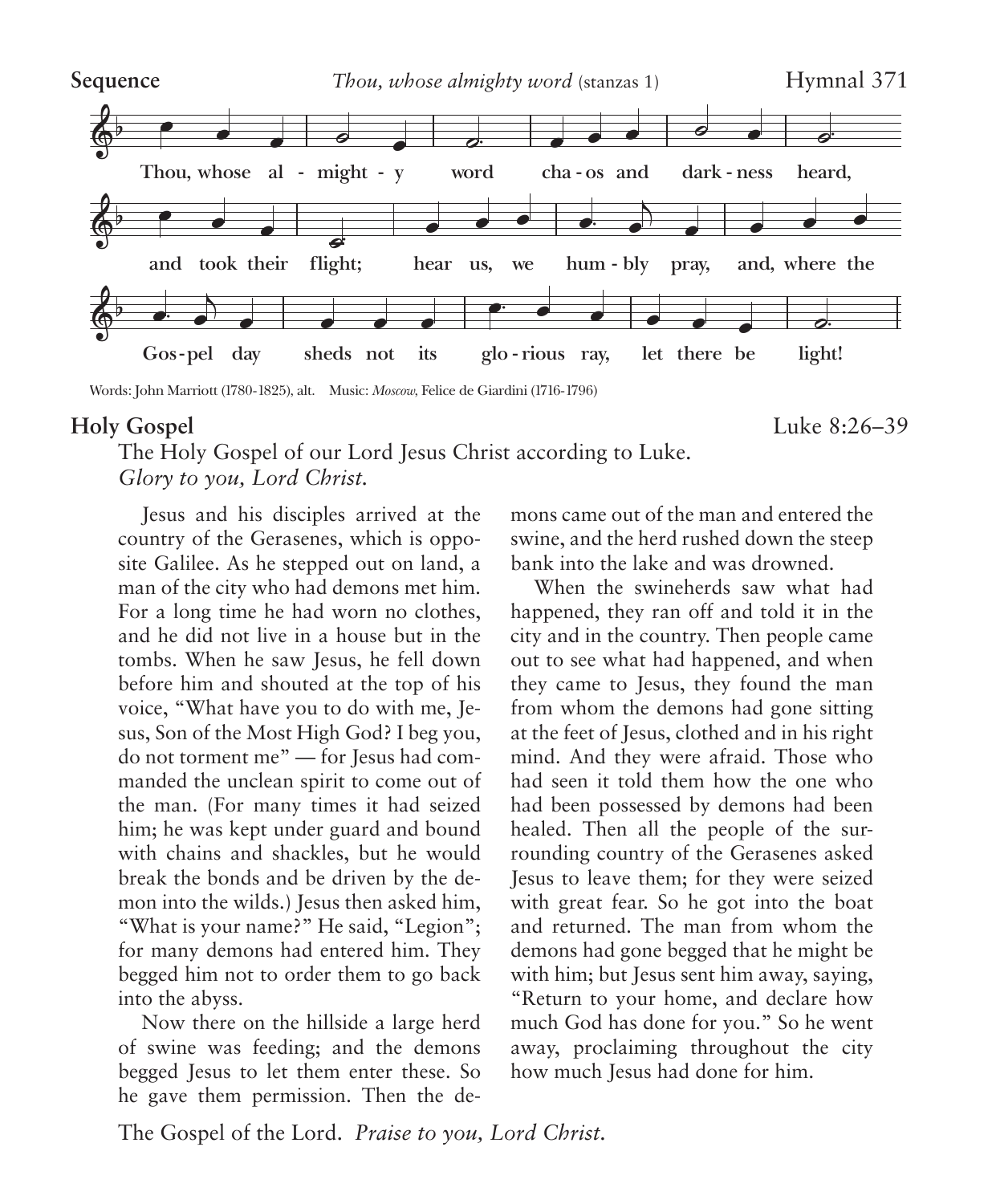#### **Sermon** The Rev. Cassandra Cook-Quarry

**The Nicene Creed** BCP 358 We believe in one God, the Father, the Almighty, maker of heaven and earth, of all that is, seen and unseen. We believe in one Lord, Jesus Christ, the only Son of God, eternally begotten of the Father, God from God, Light from Light, true God from true God, begotten, not made, of one Being with the Father. Through him all things were made. For us and for our salvation he came down from heaven: by the power of the Holy Spirit he became incarnate from the Virgin Mary, and was made man. For our sake he was crucified under Pontius Pilate; he suffered death and was buried. On the third day he rose again in accordance with the Scriptures; he ascended into heaven and is seated at the right hand of the Father. He will come again in glory to judge the living and the dead, and his kingdom will have no end. We believe in the Holy Spirit, the Lord, the giver of life, who proceeds from the Father and the Son. With the Father and the Son he is worshiped and glorified. He has spoken through the Prophets. We believe in one holy catholic and apostolic Church. We acknowledge one baptism for the forgiveness of sins. We look for the resurrection of the dead, and the life of the world to come. Amen. **The Prayers of the People**

In peace, we pray to you, Lord God. For all people in their daily life and work; *For our families, friends, and neighbors, and for those who are alone.*

For this community, the nation, and the world; *For all who work for justice, freedom, and peace.*

For the just and proper use of your creation; *For the victims of hunger, fear, injustice, and oppression.*

For all who are in danger, sorrow, or any kind of trouble; *For those who minister to the sick, the friendless, and the needy.*

For the peace and unity of the Church of God; *For all who proclaim the Gospel, and all who seek the Truth.*

For Justin, Archbishop of Canterbury; Michael, our Presiding Bishop, Craig our Bishop, Peter, our priest, Cassandra, our deacon, and for all bishops and other ministers; *For all who serve God in his Church.*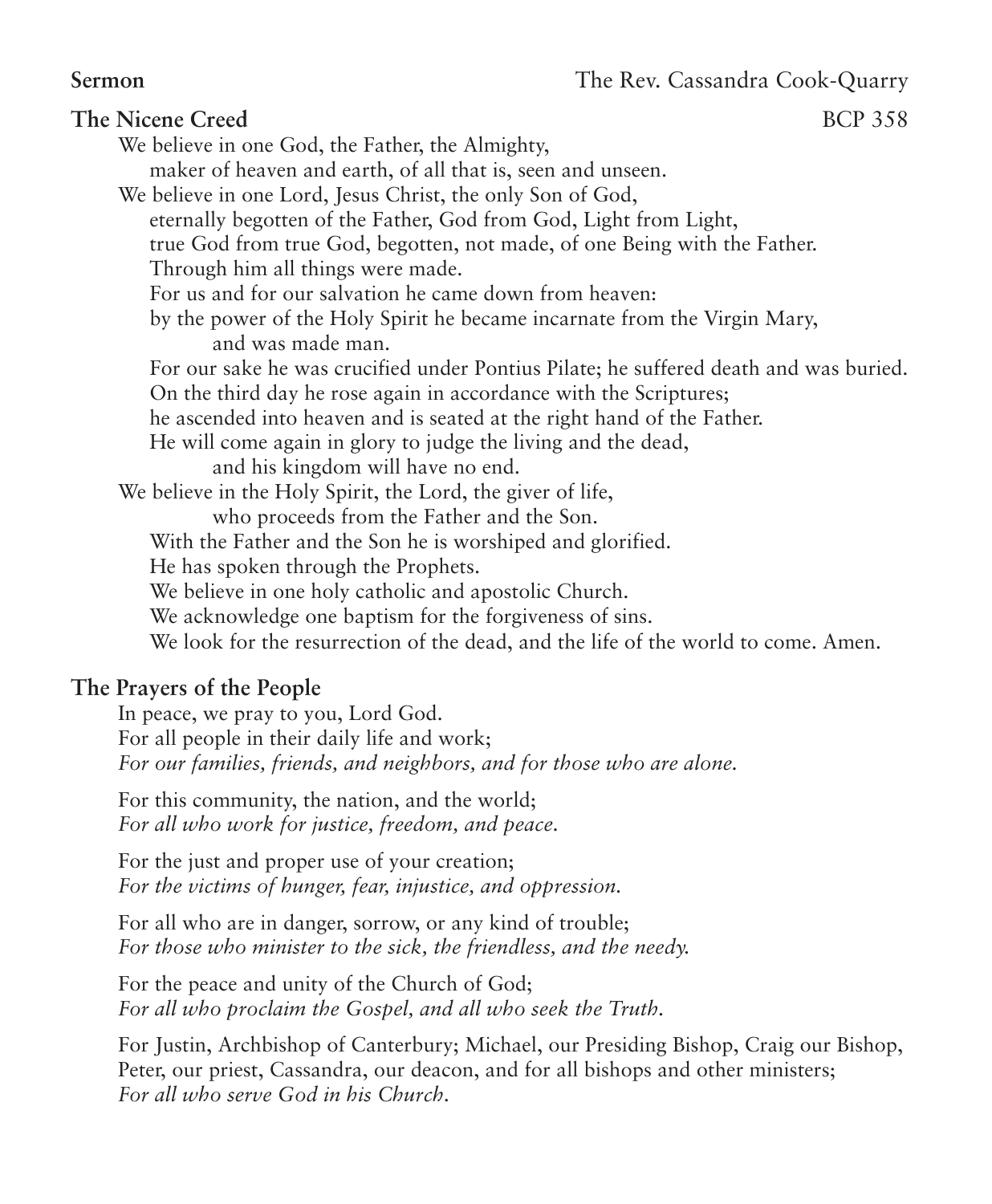For the special needs and concerns of this congregation... Hear us, Lord; *For your mercy is great.*

We thank you, Lord, for all the blessings of this life...

We will exalt you, O God our King; *And praise your Name for ever and ever.*

...We pray for all who have died, that they may have a place in your eternal kingdom. Lord, let your loving-kindness be upon them; *Who put their trust in you.* 

We pray to you also for the forgiveness of our sins. *Have mercy upon us, most merciful Father; in your compassion forgive us our sins, known and unknown, things done and left undone; and so uphold us by your Spirit that we may live and serve you in newness of life, to the honor and glory of your Name; through Jesus Christ our Lord. Amen.*

### **Prayer for All Saints' Transition**

Almighty and ever-living God look graciously on your people seeking the next priest for All Saints Church. Open the hearts of our Clergy Search Team and draw us together in your love. Grace us with continuous direction and inspire us toward genuine self-reflection, that nothing be lost of the faithful work of the past, but that it may be brought to a rich harvest. Give us patience in waiting, joy in listening, wisdom, and courage to respond to your lead that we may glorify your holy name, through your son, Jesus Christ, our risen Lord. Amen

#### **The Peace**

The peace of the Lord be always with you. *And also with you.*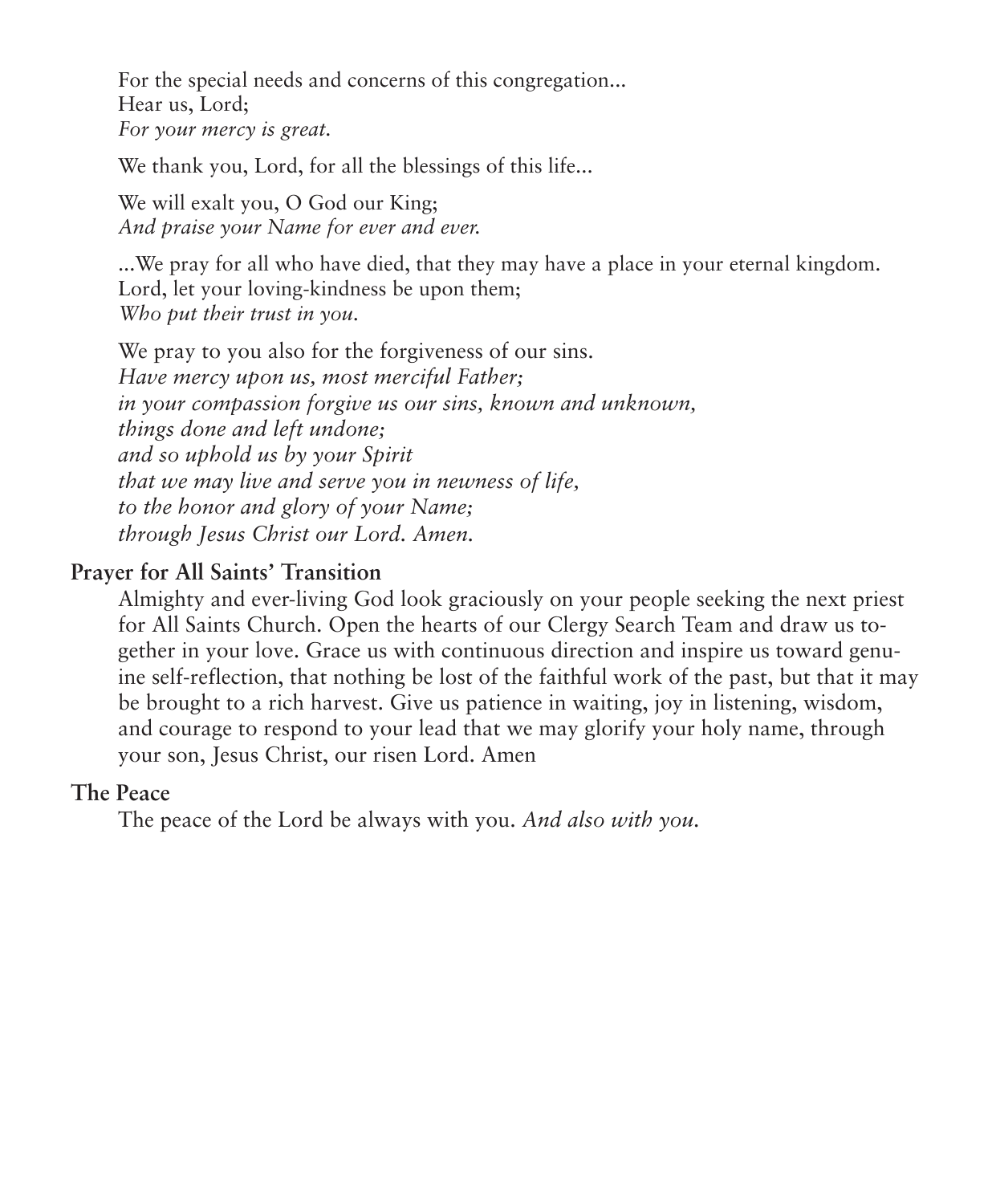# The Liturgy of the Eucharist: Prayer A

*The full text of the liturgy is found on pages 361–366 of the prayer book.*



Words: Robert Seymour Bridges (1844-1930), alt.; after Joachim Neander (1650-1680) Music: *Michael*, Herbert Howells (1892-1983)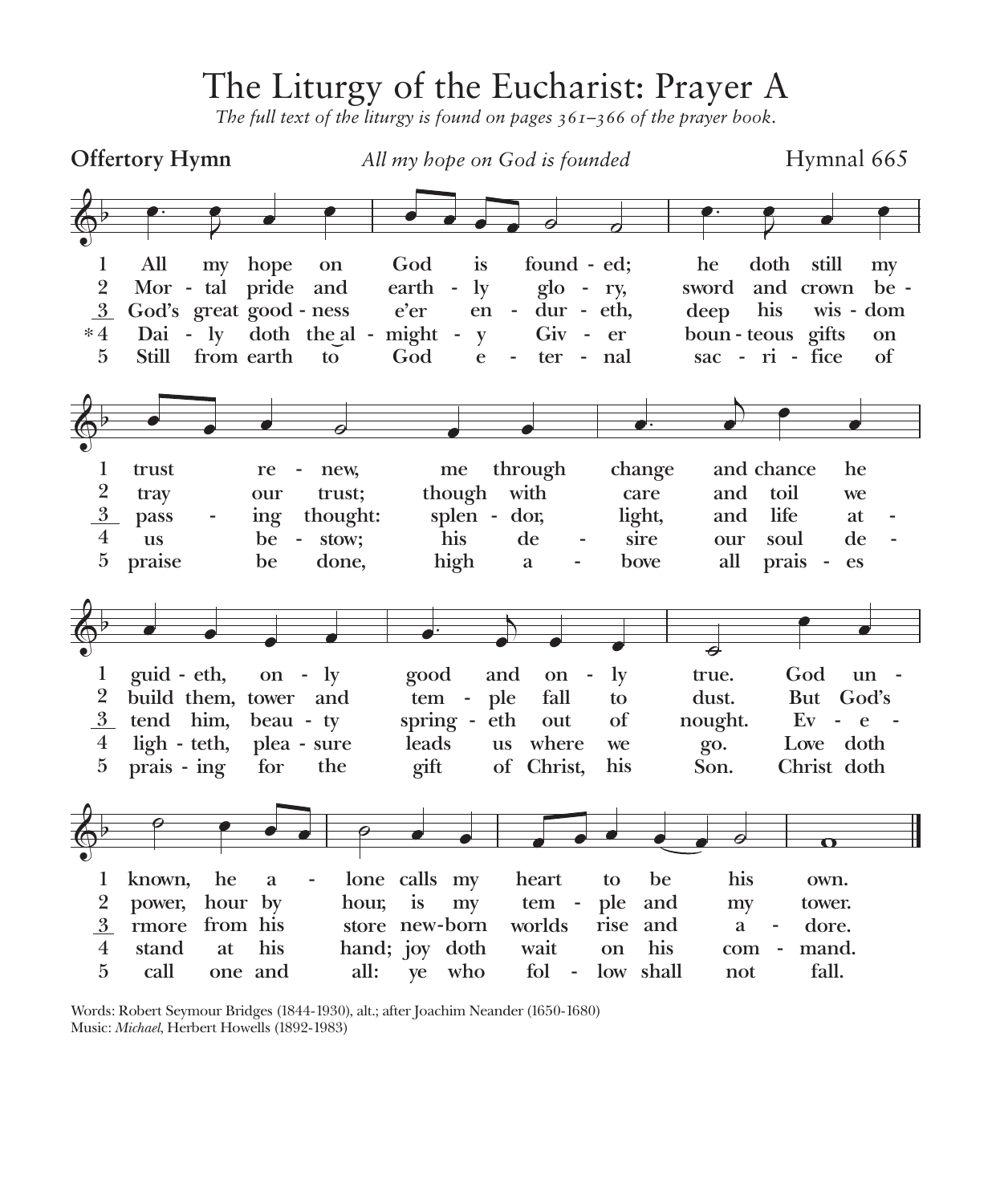#### **The Great Thanksgiving and South School School School School School School School School School School School School School School School School School School School School School School School School School School School**

The Lord be with you. *And also with you.*  Lift up your hearts. *We lift them to the Lord.*  Let us give thanks to the Lord our God. *It is right to give God thanks and praise.*

... Therefore we praise you, joining our voices with Angels and Archangels and with all the company of heaven, who for ever sing this hymn to proclaim the glory of your Name:



#### Music: William Mathias (1934-1992)

#### **The Eucharistic Proclamation BCP** 363

...Therefore we proclaim the mystery of faith: *Christ has died. Christ is risen. Christ will come again.* 

#### **The Great Amen** BCP 363

*...* All this we ask through your Son Jesus Christ. By him, and with him, and in him, in the unity of the Holy Spirit all honor and glory is yours, Almighty Father, now and for ever.  $\overline{\bullet}$  $A$  - men.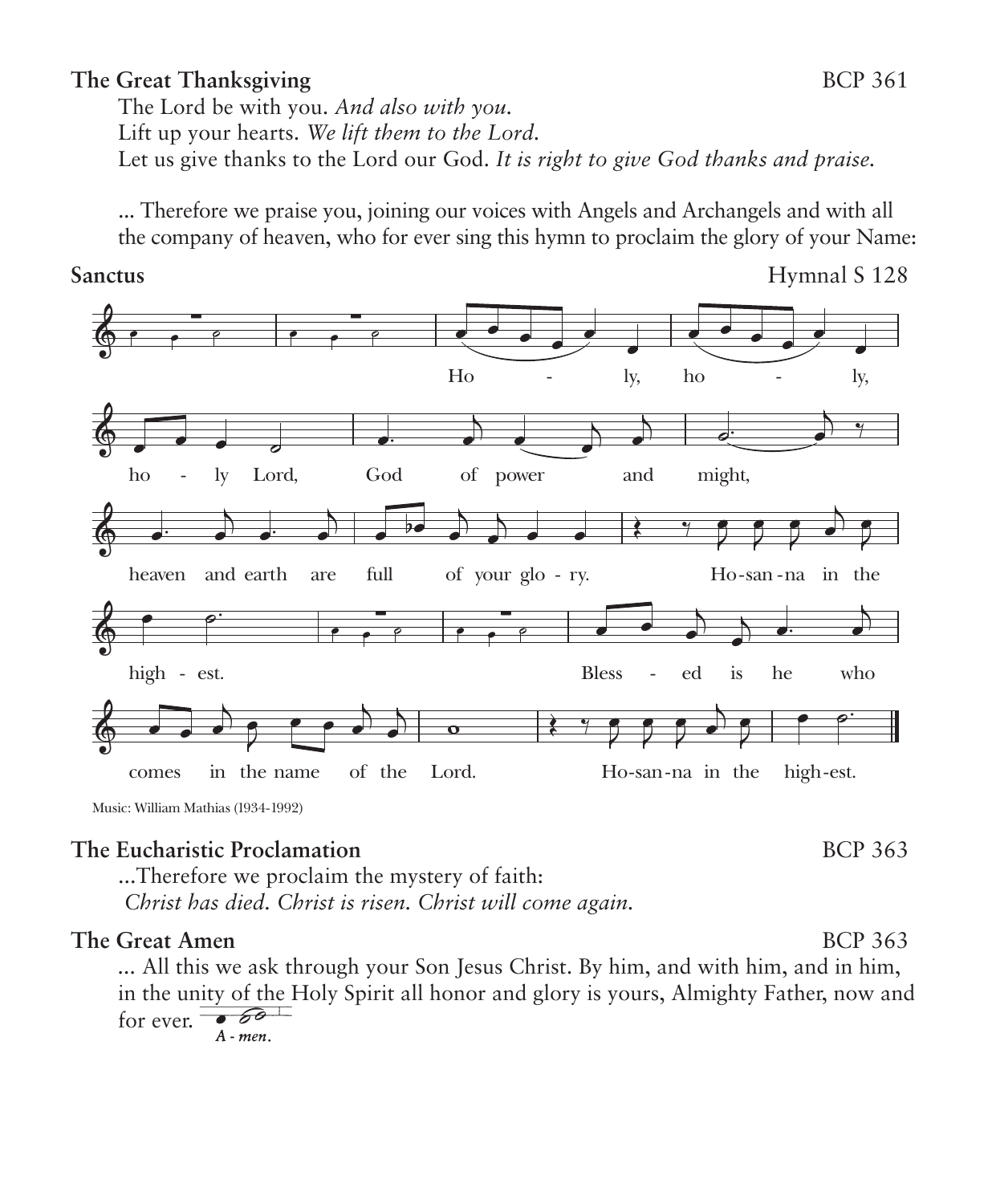#### **The Lord's Prayer**

And now as our Savior Christ has taught us, we are bold to say, *Our Father, who art in heaven, hallowed be thy Name, thy kingdom come, thy will be done, on earth as it is in heaven. Give us this day our daily bread. And forgive us our trespasses, as we forgive those who trespass against us. And lead us not into temptation, but deliver us from evil. For thine is the kingdom, and the power, and the glory, for ever and ever. Amen.* 

### **The Breaking of the Bread**



#### **Communion of the People**

We welcome *all* who wish to come to the Lord's Table. Please wait for the usher to invite you to come forward, and maintain space between individuals or family groups. If you wish to receive wine, pick up a small cup as you approach. Extend your hands to receive the bread, then offer your cup to be filled. If you prefer to receive a blessing, simply cross your forearms over your chest.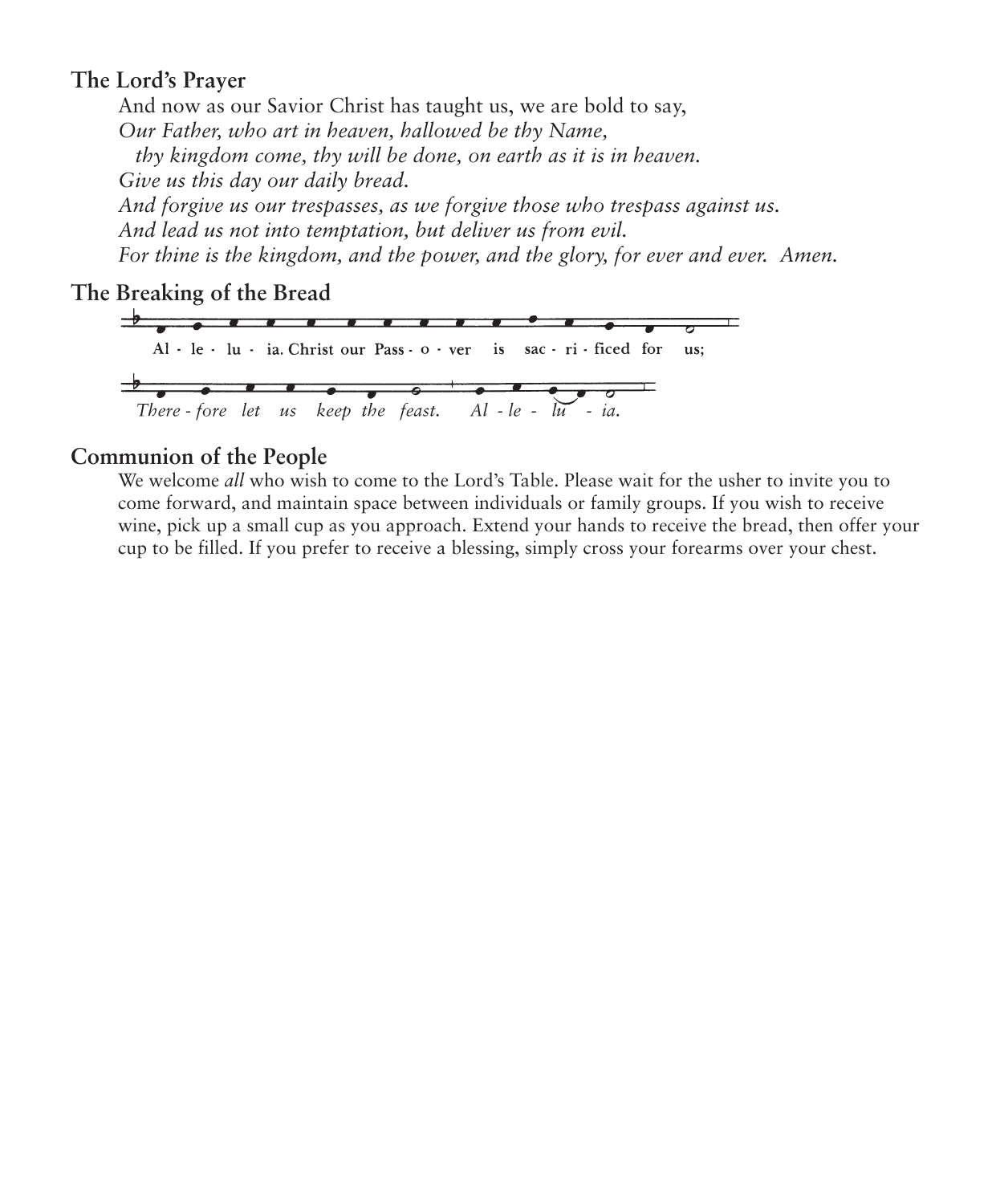

Words: Carl P. Daw, Jr. (b. 1944); © 1989 Hope Publishing Co., Carol Stream, IL 60188. All rights reserved. Used by persmission.

Music: Raquel, Skinner Chávez-Melo (1944-1992); © 1989 Skinner Chávez-Melo

87.87. D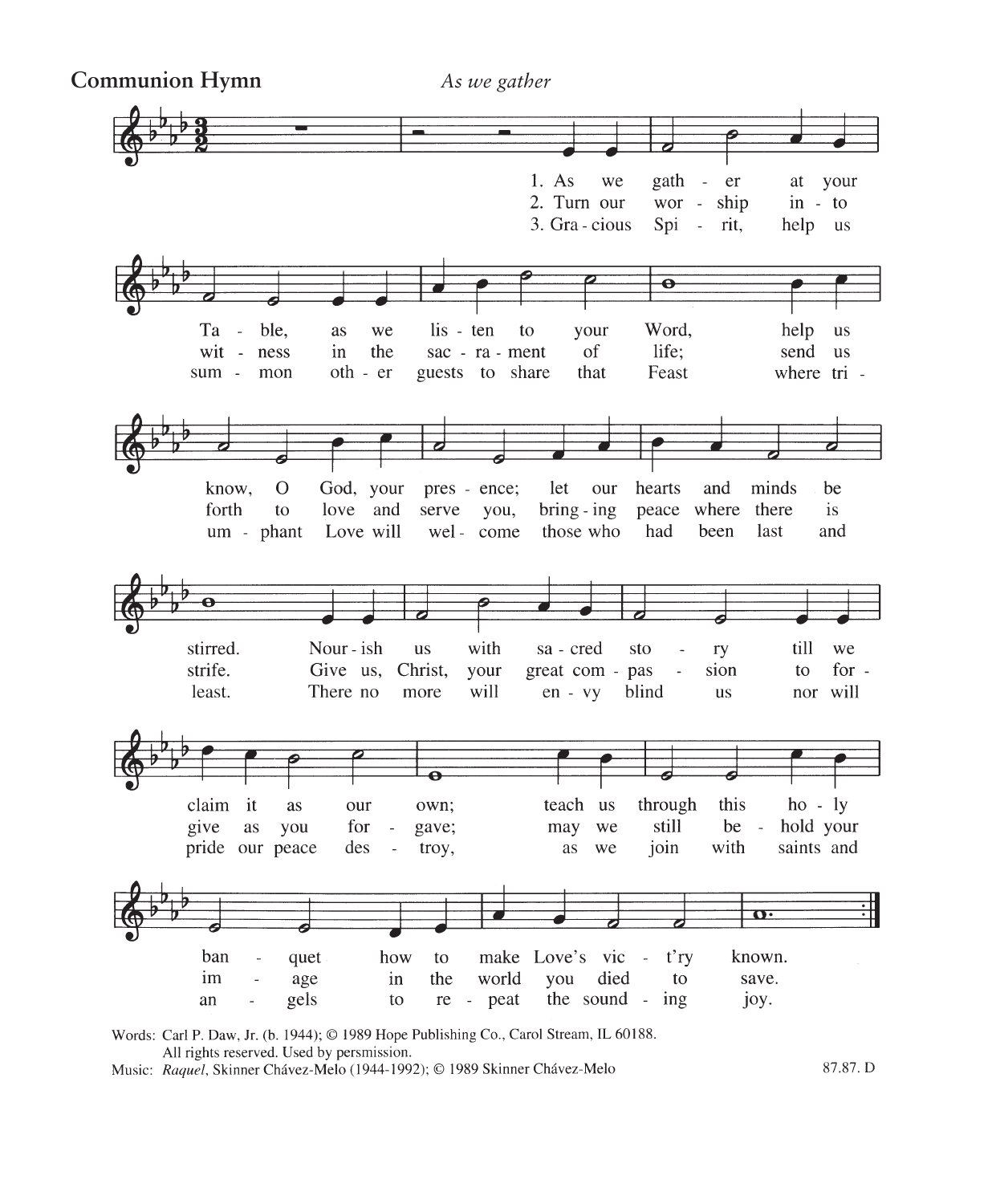#### **Postcommunion Prayer**

Eternal God, heavenly Father, you have graciously accepted us as living members of your Son our Savior Jesus Christ, and you have fed us with spiritual food in the Sacrament of his Body and Blood. Send us now into the world in peace, and grant us strength and courage to love and serve you with gladness and singleness of heart; through Christ our Lord. Amen.

**BCP 365** 

### **Benediction**

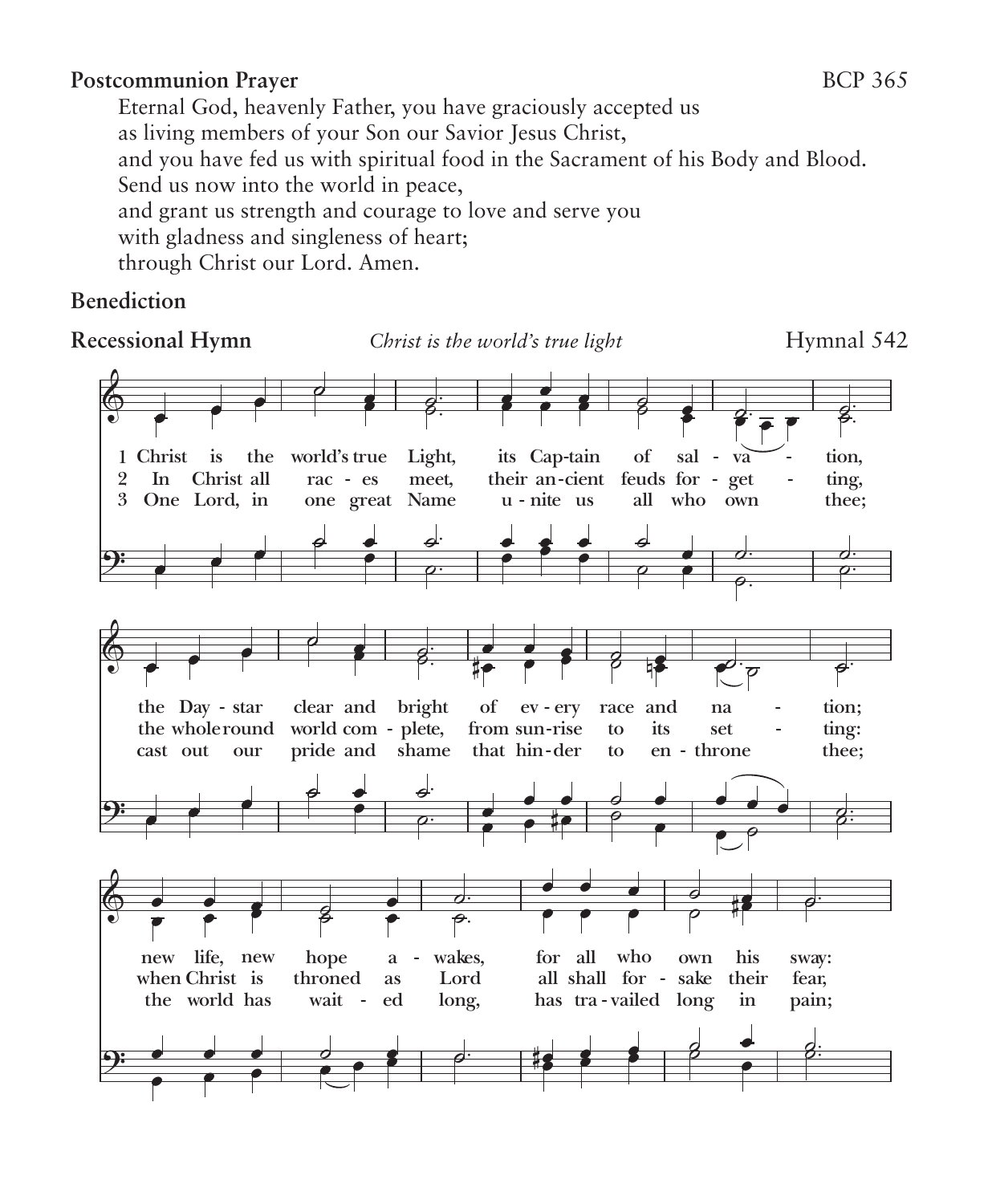

Words: George Wallace Briggs (1875-1959), alt. Music: St. Joan, Percy E. B. Coller (1895-?)

#### **Dismissal**

...Thanks be to God.

Postlude

Trumpet Tune

Johan H. Roman

# Serving Today

Thank you! If you would like to assist with the service occasionally, speak to a minister or greeter for more information.

Organist Richard Collman Acolyte Soren Murphy-Pearson Lectors Lori Pearson & Dick Brown Intercessor Mark Krug Greeters Dick Brown & Pam Middleton Livestream Mark Heiman Coffee Hour Hosts Betsy Brandt & Rebecca & Mark Krug Altar Guild Deney Perkins & Pam Middleton

The flowers at the altar are given to the glory of God and in celebration of their anniversary by Vicki Harper and Richard Olson